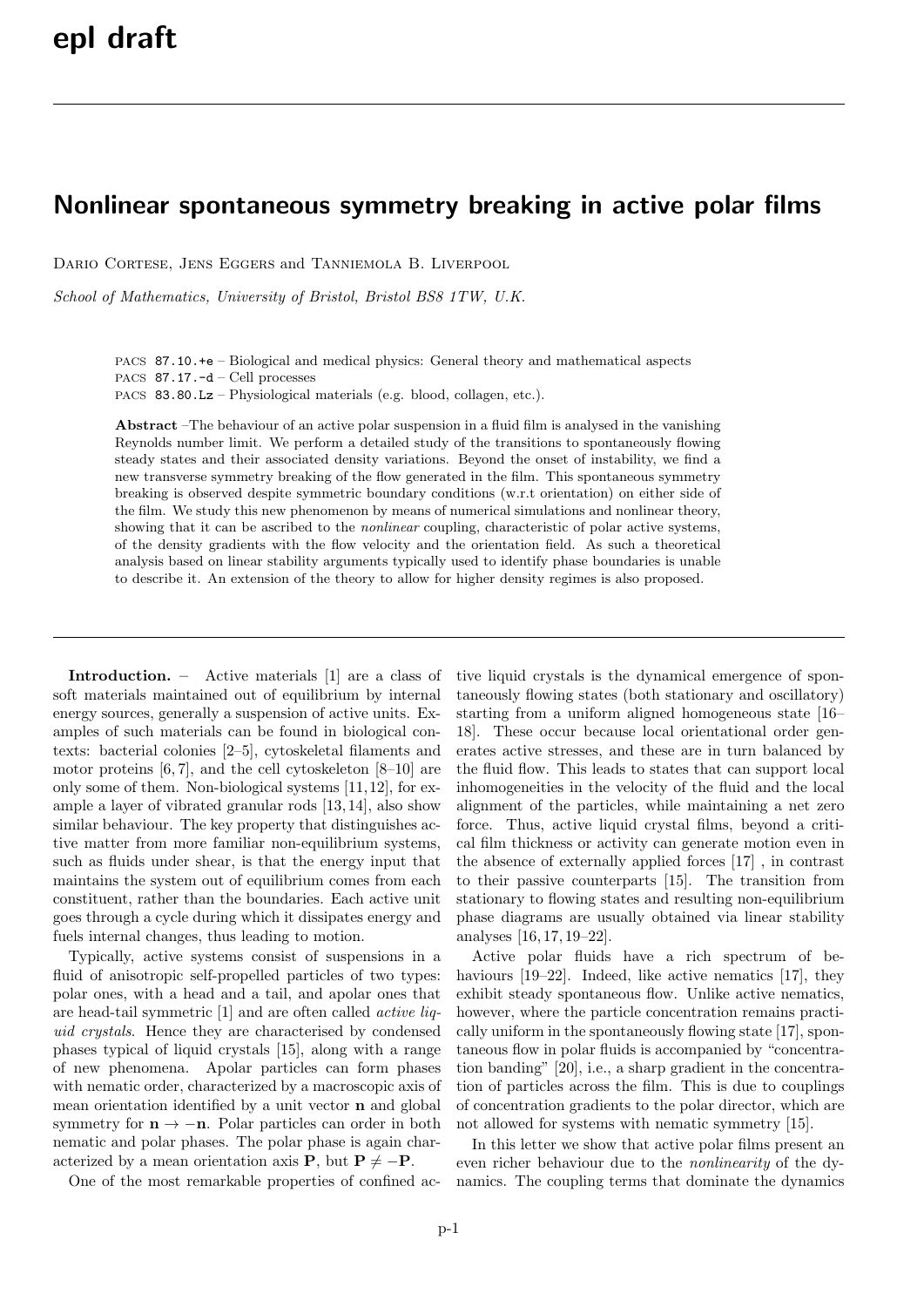beyond the onset of spontaneous flow are nonlinear and induce an *additional* spontaneous symmetry breaking in the variations of the orientation and density fields. Here we study an infinite thin planar active fluid film with free boundary surfaces on both sides. Previous work on the same system [20] with asymmetric boundary conditions (BCs) has provided a phase diagram using a combination of numerical calculations and linear stability analysis. In this letter, we analyse for the first time the case of *symmetric* BCs, and show that a *spontaneous, discrete* symmetry breaking is exhibited by the system in the direction of the film thickness (i.e. orthogonal to the spontaneous flow direction), with higher concentration gradients and orientation alignment on one side of the film compared to the other. The initial conditions select between the two equivalent states shown in Fig.1, one where the maximum orientation lies in the lower half of the film, and the other with the same profile but with maximum in the upper half. Interestingly, *for the same initial condition*, the sign of the broken symmetry in the eventual steady-state can be changed by a symmetric flip of the *boundary conditions* at the edges of the film (thus in a direction parallel to the flow). This phenomenon, which cannot be described by a linear analysis of the first unstable modes, is identified and described by means of a nonlinear stability analysis and confirmed by numerical simulations.



Fig. 1: Symmetry breaking in an active polar film: as the activity is increased, the orientation profile  $\theta(z)$  becomes unstable and a bifurcation with two asymmetric states occurs. A small asymmetry in the initial conditions (ICs) determines the final state. For the same ICs, a flip in the BCs selects a different state.

**Geometry and governing equations. –** Our model of a polar active suspension (see Fig. 2) consists of an infinite two-dimensional fluid film, confined between two free surfaces at  $z = 0$  and  $z = L$ , in which a suspension of anisotropic particles of length  $\ell \ll L$  is immersed.

We consider polar self-propelling particles with constant speed and focus on spatial variations of the orientation of the polarization vector **P**. The total density of the



Fig. 2: Schematic representation of the active fluid film of thickness  $L$ . The polar rods form an angle  $\theta$  with respect to the direction *x*.

suspension is  $\rho = Mc + \rho_f$ , with  $\rho_f$  the fluid density, *c* is the concentration of active particles and their mass *M* is assumed to be constant. Therefore, we have  $\rho_f = const.$ and  $\nabla \cdot \mathbf{u} = 0$ , with **u** being the flow velocity field.

The dynamical equations for an active suspension are now well accepted [1] with a generic structure that can be applied to a broad class of active liquid crystals. Some terms in the equations, which are present at equilibrium, can be obtained from a non-equilibrium analogue of a free energy while others are due to the intrinsically nonequilibrium nature of these systems. The non-equilibrium free energy  $F$  is given by [1]:

$$
F = \int_{\mathbf{r}} \left\{ \frac{K_1}{2} (\nabla \cdot \mathbf{P})^2 + \frac{K_3}{2} (\nabla \times \mathbf{P})^2 + B_1 \frac{c - c_0}{c_0} \nabla \cdot \mathbf{P} \right. \\ \left. + \frac{B_2}{2} |\mathbf{P}|^2 \nabla \cdot \mathbf{P} + \frac{B_3}{3c_0} |\mathbf{P}|^2 \mathbf{P} \cdot \nabla c \right. \\ \left. + \frac{C}{2} \left( \frac{c - c_0}{c_0} \right)^2 + \frac{A_2(c)}{2} |\mathbf{P}|^2 + \frac{A_4}{4} |\mathbf{P}|^4 \right\}, (1)
$$

where  $c_0$  is the average density of the suspension, the three terms proportional to  $B_1, B_2, B_3$  couple concentration and splay and are present in equilibrium, *C* is a compressional modulus and  $K_1$ ,  $K_3$  are the splay and bending elastic constants. Hereafter we will assume for simplicity  $B_1 =$  $B_2 = B_3 \equiv B$  and  $K_1 = K_3 = K$ . The validity of this assumptions is discussed elsewhere [1, 15]; however, they do not qualitatively change the results obtained here. The dynamics of the concentration and the polarization are described by [22]:

$$
D_t P_i + \omega_{ij} P_j = -\beta_p c \mathbf{P} \cdot \nabla P_i + \lambda u_{ij} P_j \tag{2}
$$

$$
+\Gamma h_i - \Gamma' f_i \tag{3}
$$

$$
D_t c = -\nabla \cdot \left[ \beta_c c^2 \mathbf{P} - \Gamma' h_i - \Gamma'' f_i \right],\tag{4}
$$

where  $D_t \equiv \partial_t + \mathbf{u} \cdot \nabla$ ,  $h_i = \delta F / \delta P_i$  is the molecular field,  $f_i = \partial_i(\delta F/\delta c)$ ,  $u_{ij} = (\partial_i u_j + \partial_j u_i)/2$ ,  $\omega_{ij} =$  $(\partial_i u_j - \partial_j u_i)/2$ . Here  $\Gamma$ ,  $\Gamma'$ ,  $\Gamma''$  are kinetic coefficients and  $\beta_p$ ,  $\beta_c$  are parameters that arise from self-propulsion, *λ* is an alignment parameter.

The stress tensor is given by dissipative, reversible, and active contributions:

$$
\sigma_{ij}^{\beta} = \frac{\beta_{\sigma}c^2}{\Gamma} [\partial_i P_j + \partial_j P_i + \delta_{ij} \nabla \cdot \boldsymbol{P}] \tag{5}
$$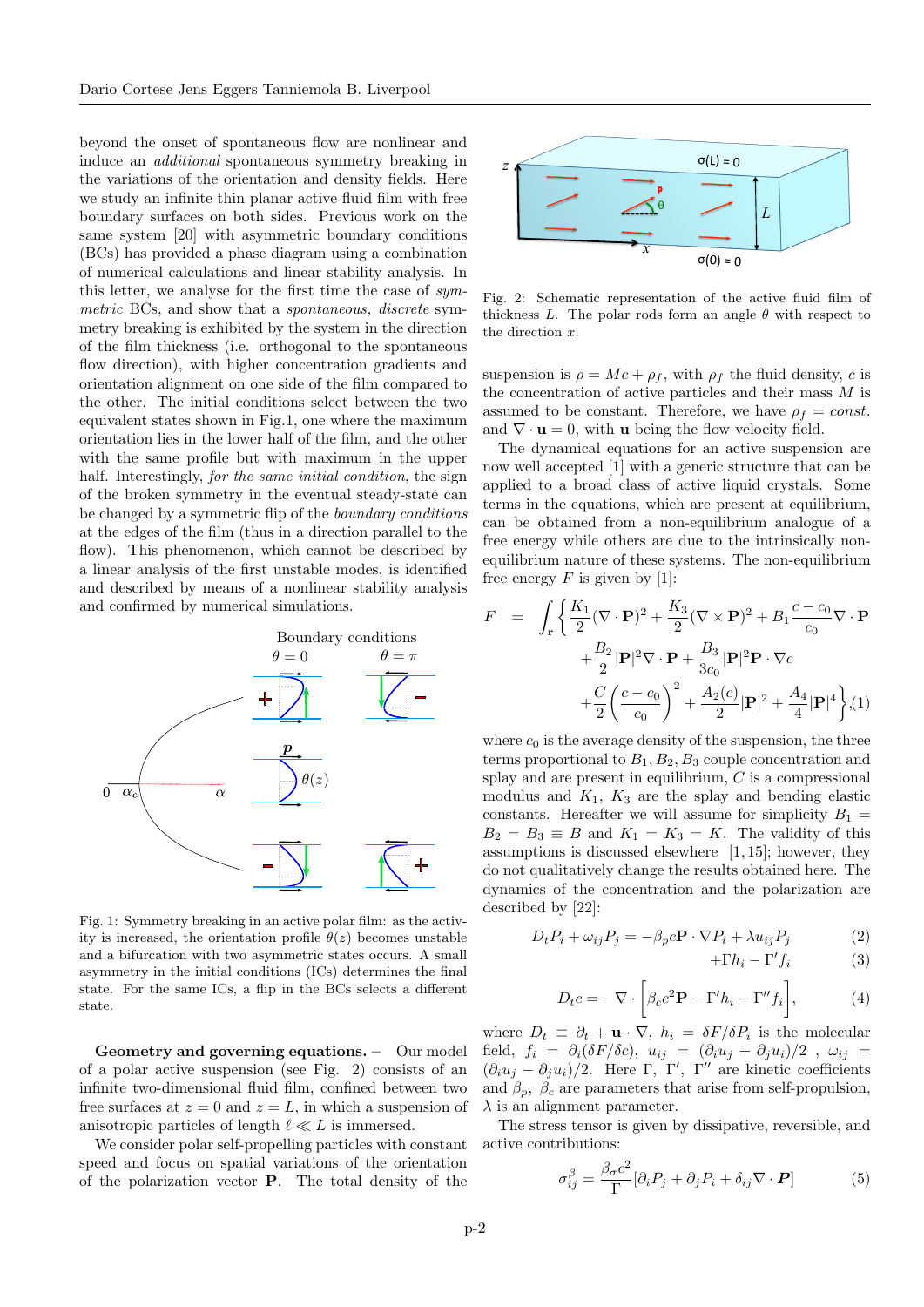$$
\sigma_{ij}^{\alpha} = \frac{\alpha c^2}{\Gamma} [P_i P_j + \delta_{ij} \Pi], \tag{6}
$$

$$
\sigma_{ij}^r = -\delta_{ij}\Pi + \frac{\lambda}{2}(P_i h_j + P_j h_i) + \frac{1}{2}(P_i h_j - P_j h_i), \quad (7)
$$

where Π is the hydrodynamic pressure. The length and time scales are those typical of low Reynolds numbers  $(\ell \sim 1 \mu m, v_0 \sim 10 \mu m \Rightarrow Re \sim 10^{-5})$ , hence momentum conservation is provided by the Stokes  $(Re = 0)$  limit of incompressible fluid flow :

$$
\partial_i(\sigma_{ij}^r + \sigma_{ij}^a + \sigma_{ij}^\beta + 2\eta u_{ij}) = 0, \quad \nabla \cdot \mathbf{u} = 0 \tag{8}
$$

The parameters are system and model specific. In particular, the coefficients  $\beta_p$ ,  $\beta_c$ ,  $\beta_\sigma$  are non-universal phenomenological parameters that depend on the selfpropulsion speed  $v_0$  and are determined by microscopic properties. The terms proportional to these coefficients in (3),(4) are exclusive to polar systems. Since they all come from self propulsion, they can be expressed (using the length-scales of the system) as:  $\beta_p = \beta \ell^2$ ,  $-\beta_c =$ *β'* $\ell^2$ ,  $\beta_\sigma = \beta'' c_0^2$ , where the *β*, *β'*, *β''* have dimensions of velocity and have been estimated in a variety of microscopic models as  $\beta_i \sim v_0$  [23–25]. Hereafter, we assume that  $\beta = \beta' = \beta''$ .

Focussing on the hydrodynamic modes [1], we consider only the orientation of **P**, expressing it in terms of the polarization angle  $\theta$ :  $P/|P| \equiv p = (\cos \theta, \sin \theta, 0)$ . Translational invariance in *x, y* allows us to reduce the dimension of the problem by assuming  $\nabla = (0, \partial_z, 0)$ , with all quantities varying in the direction of the film thickness, *z* only.

We impose a stress-free boundary condition at the surfaces, i.e.  $\sigma_{ij}(0,t) = \sigma_{ij}(L,t) = 0$ . Stokes equation then implies that  $\sigma_{ij}(z,t) = 0$  throughout the film. The incompressibility condition implies  $u_z = 0$ . On account of Galileian invariance,  $u_x$  is determined only up to a constant. For the polarization, we consider BCs with **p** parallel to the 2 boundary surfaces, i.e. we consider  $\theta(0,t) = \theta(L,t) = 0$  or  $\pi$ . We non-dimensionalise by measuring lengths in units of *ℓ*, temporal variables in terms of the time scale of splay and bending fluctuations  $\tau = \ell^2/K$ . A mass scale is set by  $\ell^3 \tau / \Gamma_0$ . The concentration is normalized by the mean density  $c_0$ , all the other quantities are redefined accordingly:  $z \to z/\ell$ ,  $t \to t/\tau_0 = (K/\ell^2)t$ ,  $\phi(\mathbf{r}, t) \rightarrow c(\mathbf{r}, t)/c_0$ . Direct substitution in (3), (4) and (8) leads to equations for the dynamics of  $\phi(z, t)$  and  $\theta(z, t)$ [20].

It is known from linear stability analysis that for  $\alpha > \alpha_c$ there is an instability from a quiescent  $(\mathbf{u} = \mathbf{0})$  aligned  $(\theta = 0 \text{ or } \pi)$  state to a spontaneous flowing state, with both inhomogeneous alignment and velocity profiles [17, 19–22]. The location of the critical value of activity,  $\alpha_c(L,\beta)$  depends on BCs. For non-zero  $\beta > \beta_c$ , spontaneous oscillations due to the coupling of gradients of concentration to the polarization director appear. Upon increasing  $\beta$  the oscillatory behaviour becomes increasingly complex. Here we restrict ourselves to  $\beta < \beta_c$ .

**Weakly nonlinear analysis: first order modes. –** We can expand the fields about the quiescent state:  $\phi(z,t) = \phi_0 + \delta\phi(z,t), \ \theta(z,t) = \theta_0 + \delta\theta(z,t).$  The BCs imply the following mode expansion :

$$
\delta\theta = \sum_{k=1}^{\infty} \Theta_k(t) \sin(k\pi z l/L)
$$

$$
\delta\phi = \sum_{k=1}^{\infty} \Phi_k(t) \cos(k\pi z l/L).
$$

To get the linear stability threshold we use  $\Theta_k(t)$  =  $\tilde{\Theta}_k e^{i\omega_k t}, \Phi_k(t) = \tilde{\Phi}_k e^{i\omega_k t}$ , with  $\tilde{\Theta}_k, \tilde{\Phi}_k$  constant, which substituted into the system of PDEs and keeping terms to linear order, gives a dispersion relation  $\omega_k = \omega(k)$ , with a steady-state instability (at zero frequency) at a critical value [20]:  $\alpha_c(k) = \left(\frac{k\pi\ell}{\phi_0 L}\right)$  $\int_{0}^{2} \frac{\eta(w-1)}{\lambda-1} + \frac{w\beta[\eta+\frac{1}{2}(1-\lambda)^{2}]}{(1-\lambda)(D-w)}$  $\frac{p_1p_1+2(1-\lambda)}{(1-\lambda)(D-w)}$ , fixing the threshold of linear stability to be  $\alpha_c(1)$  of the most unstable mode  $(k = 1)$ .

To test the nonlinear theory to be developed below, we solve the full non-linear equations numerically. Beyond the onset, the steady-state velocity and density profiles grow in amplitude as the parameters  $\alpha$  and  $\beta$  are increased. To resolve the nonlinear dynamics beyond the onset, we use a finite difference scheme, second order in space and time. The diffusive terms in  $(4)-(8)$  are treated implicitly,the other terms explicitly; we implement an adaptive time stepping strategy. The BCs require careful attention, because (4) is conservative and non-constant effective diffusion coefficients appear in it. The dynamics of the profile as it approaches the steady-state are shown in the inset of Fig.3, and the stationary profiles obtained are reported in Fig.3-4. These results show the symmetry breaking noted in the introduction and represented in Fig.1. Indeed, as we see in Fig.4-3, the orientation and density profiles present an evident up-down asymmetry with respect to *z*.

In order to describe the instability theoretically, a first extension of the linear stability result can be obtained by keeping the modes as general functions of *t*, but restricting the expansion to the 1st mode :

$$
\phi(z,t) = \phi_0 + \Phi_1(t) \cos(\pi z \ell/L) \tag{9}
$$

$$
\theta(z,t) = \theta_0 + \Theta_1(t) \sin(\pi z \ell/L). \tag{10}
$$

The orthogonality of the trigonometric functions leads to a system of nonlinear first-order ODEs for  $\Theta_1$ ,  $\Phi_1$ :

$$
\dot{\Theta}_1 = f(\Theta_1, \Phi_1) \tag{11}
$$

$$
\dot{\Phi}_1 = g(\Theta_1, \Phi_1),\tag{12}
$$

where *f, g* depend on the parameters of the problem  $(D, w, \beta, \alpha, \lambda, \phi_0, \ell/L)$ . The system evolves to a steadystate corresponding to a stable non-zero fixed point  $(\Theta_1^*, \Phi_1^*)$ , in agreement with numerics, for  $\alpha > \alpha_c$ . We can identify a control parameter  $\epsilon \equiv (\alpha - \alpha_c)/\alpha_c$  and we find fixed point values  $\Phi_1^*, \Theta_1^* \sim \epsilon^{1/2}$ . A comparison of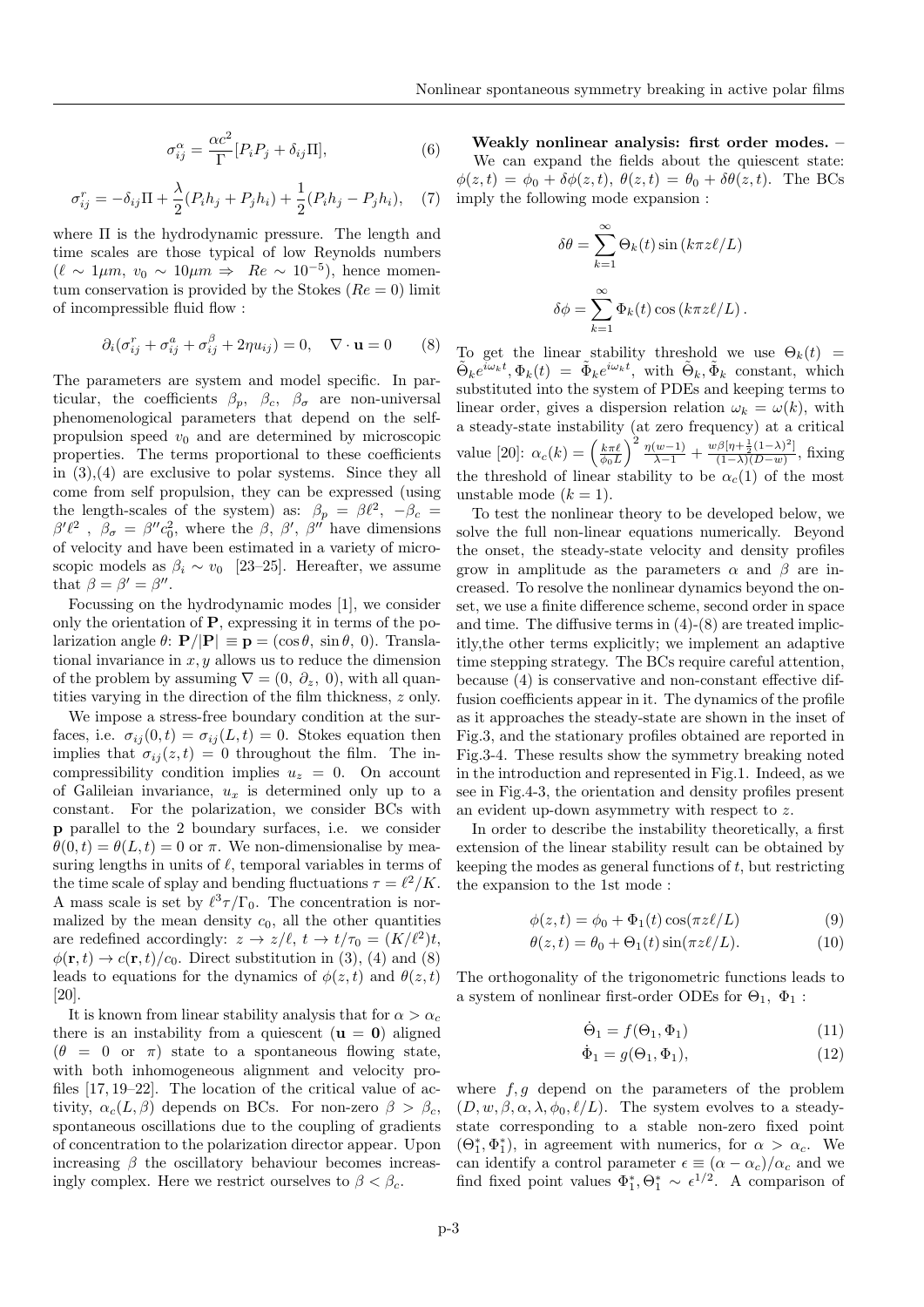

Fig. 3: **Left**: amplitude of *θ* as a function of the control parameter *α*. Numerical simulations (red squares) and theory. The solid line corresponds to the expression  $\Theta_1^* \simeq 0.269(\alpha - \alpha_c)^{1/2}$ , whereas the dashed one takes into account the effect of the second mode Θ<sup>2</sup> discussed in "Nonlinear analysis". **Inset**: Time-dependence of the maximum value of the orientation field throughout the film. **Right**: Stationary profile of orientation across the channel with different BCs, for  $\epsilon = 0.1$ . Theory (with two modes)  $\theta(0,t) = \theta(L,t) = 0$  (solid line),  $\pi$  (dashed), and numerics (points).  $w = 0.13$ ,  $\lambda = \beta = 0.1$ ,  $L = D = 1$ ,  $\xi = 0$ ,  $\eta = 0.5$ .



Fig. 4: Left: Stationary profile of density across the channel with different BCs, for  $\epsilon = 0.1$ . **Right**: velocity gradient profile for  $\epsilon = 0.1$ , comparison between numerics and theory (with two modes), and  $\theta_0 = 0$ ; the curves for  $\theta_0 = \pi$  can be derived by symmetry with respect to the center of the channel. The theory captures the qualitative features of the numerical solution: the presence of two relative minima, and the side of the global one.

the analytical solution for  $\Theta_1^*(\alpha)$  and the numerically obtained steady-state amplitudes is shown in Fig.3. The results show that very close to the threshold the amplitudes of the stationary profiles are well described by a weakly (first-order) nonlinear theory. However, the first unstable mode for  $\theta$  is symmetric, and cannot produce the asymmetry observed in the channel (cf. Fig.1), nor the flip caused by the inversion at the boundaries. Consequently, we have to include the terms with  $k \geq 2$  appearing in the mode expansion.

**Higher order analysis and instability mechanism : beyond the weakly nonlinear theory. –** A generalization of the weakly nonlinear analysis is the theory of amplitude equations [26] which allows one to study the nonlinear stability problem by reorganizing the expansion in the higher modes using the *small* control parameter

 $\epsilon$ , so that the amplitudes of the higher modes decrease with  $\epsilon$ . This suggests that we can express asymptotically  $\Theta_k(t) = \epsilon^{\lambda_k} \theta_k(t)$ , where  $\lambda_k > \lambda_{k-1}$ . The exponents  $\lambda_k$ characterize the decay of the *k*-wavelength mode in terms of the normalized distance  $\epsilon$  from the onset of instability, and they are closely connected to the dispersion relation of the system. The exponents  $\lambda_k$  are such that modes with increasing *k* come into play at increasingly higher orders in  $\epsilon$ . We can thus for small enough  $\epsilon$  approximate the solution by truncating the series at  $k = N$ , to obtain a system of 2*N* ODEs for  $\theta_1(t), \phi_1(t), ..., \phi_N(t), \theta_N(t)$ . To capture the asymmetry in the film, we need to have at least  $N = 2$ , for which we start by assuming that  $\lambda_1 = 1$ ,  $\lambda_2 = 4$ : this allows us to keep the contribution of  $\theta_1, \phi_1$ as the dominant one up to the order  $\epsilon^4$ , at which point  $\theta_2$ ,  $\phi_2$  appear; the assumption we check to be consistent *a*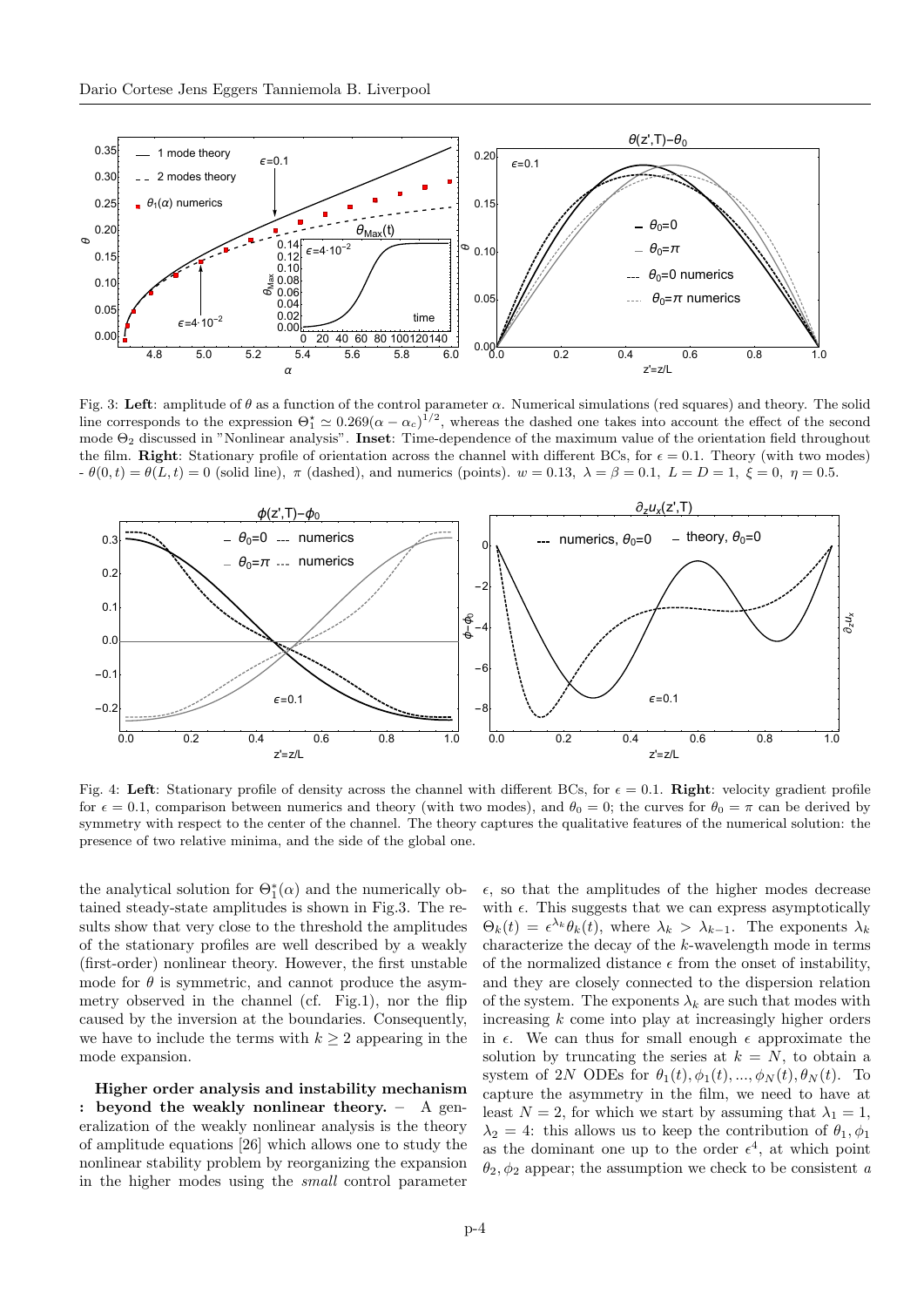

Fig. 5: **Left**: Theoretical profile of *θ*: the contribution of the second mode gives rise to the asymmetry in the orientation profile *θ*(*z*,  $\infty$ ). **Right**: Amplitude of the second mode *θ*<sub>2</sub>(*α*) as a function of the activity  $\alpha > \alpha_c$ . The four profiles show *θ*<sub>2</sub> for two opposite BCs and with the crowding effects discussed in the section "High densities corrections".

*posteriori*. We thus obtain equations for the  $\theta_1, \theta_2$ :

$$
\frac{d\theta_1}{dt} = (a_1\theta_1 + b_1\phi_1)\epsilon
$$
\n
$$
+ (a_3\theta_1^3 + b_3\phi_1^3 + c_{12}\phi_1\theta_1^2 + c_{21}\phi_1^2\theta_1)\epsilon^3
$$
\n(13)

$$
\frac{d\theta_2}{dt} = (c_{11}\theta_1\phi_1 + a_2\theta_1^2)\epsilon^2
$$
\n
$$
+ (d_1\theta_2 + e_1\phi_2 + c_{13}\phi_1^3\theta_1 + c_{31}\phi_1\theta_1^3)\epsilon^4,
$$
\n(14)

and similar equations for  $\phi_1, \phi_2$ . The constant coefficients  $a_i, c_{ij}, d_i, e_i, \ldots$  are reported in the Appendix.

The complete set of equations thus found can be solved numerically with  $\theta_0 = 0$  and  $\theta_0 = \pi$ , and we find that a flip in the BCs  $\theta(0,t)$ ,  $\theta(L,t)$ , reflects into a flip in the amplitude  $\theta_2$  of the second mode, as plotted in Fig. 5(b) as function of  $\alpha$ . This result identifies the origin of the symmetry breaking, that indeed appears as a nonlinear effect due to the higher wavelength modes of the orientation field.

Symmetry breaking can be understood physically in terms of the relationship between the orientation **P** and the density gradient  $\nabla c$ . The terms with coefficients  $B_i$  in the non-equilibrium free energy in (1) are responsible for this coupling, since they give density contributions to the spontaneous splay. They are allowed in equilibrium systems with polar symmetry [25] and model the tendency of **P** to align to the gradients of *c*, so that splay of one sign enhances and of the other sign reduces the local order expressed by *c*. Therefore, active particles will tend to have greater orientation variations where the density gradients are higher. Another contribution to this coupling is given by the terms in  $\beta$  that represent the advection of density in (4). In our system, an inversion of the BCs on  $\theta$  (or, equivalently, **P**) causes a sign change in these terms, which appear in (4) and then cause the final density profile to have a maximum on the opposite side of the channel.

Then, the initial condition (and in particular, its symmetry) selects the shape of the density profile in the stationary state; the zone with highest gradient appears to be on one side of the channel, and on that side the splay causes a maximum in the variation of *θ*. When we invert the BCs, i.e. impose  $\theta(0,t) = \theta(L,t) = \pi$ , the coupling of  $\theta$  and  $\nabla \phi$  acts on the bulk through the nonlinear coupling terms (proportional to *B, β*), and therefore also the density profile is flipped. Thus, the zone with highest gradients of  $\phi$  and maximum  $\theta$  is found on the other side of the channel. In agreement with this picture, the asymmetry is seen to increase with  $\alpha$ , *B* or  $\beta$ .

**High density corrections. –** Commonly, experiments on active liquid crystals all show a crowded population of self propelled particles. Being able to adapt the models to high values of  $c(\mathbf{r}, t)$  is therefore of great importance to describe real polar suspensions operatively; see also recent experiments [27]. The *crowding effect* can be introduced as a correction to the kinetic parameters in the problem. Whenever a high number of active rods is present in a certain region, i.e. where  $c(\mathbf{r}, t)$  is big, their overall speed decreases. This can be modelled by assuming that

$$
\Gamma^i(\mathbf{r},t) = \Gamma_0^i e^{-A} \, c(\mathbf{r},t)/c_0 \tag{15}
$$

$$
\eta(\mathbf{r},t) = \eta_0 e^{A} \, c(\mathbf{r},t)/c_0, \tag{16}
$$

and similarly for  $\beta$ . The effect of this modification is a penalization of the motion of particles in a crowded area of the film. As a result, it smoothes the profile and reduces the asymmetry, as confirmed by our numerical tests. As a result, the amplitude  $\theta_2(\alpha)$  has a much smaller value in the case of crowding, causing a less noticeable asymmetry in the solution (see Fig.5b).

**Discussion. –** In conclusion, we showed that active polar films not only show a transition to spontaneous flow